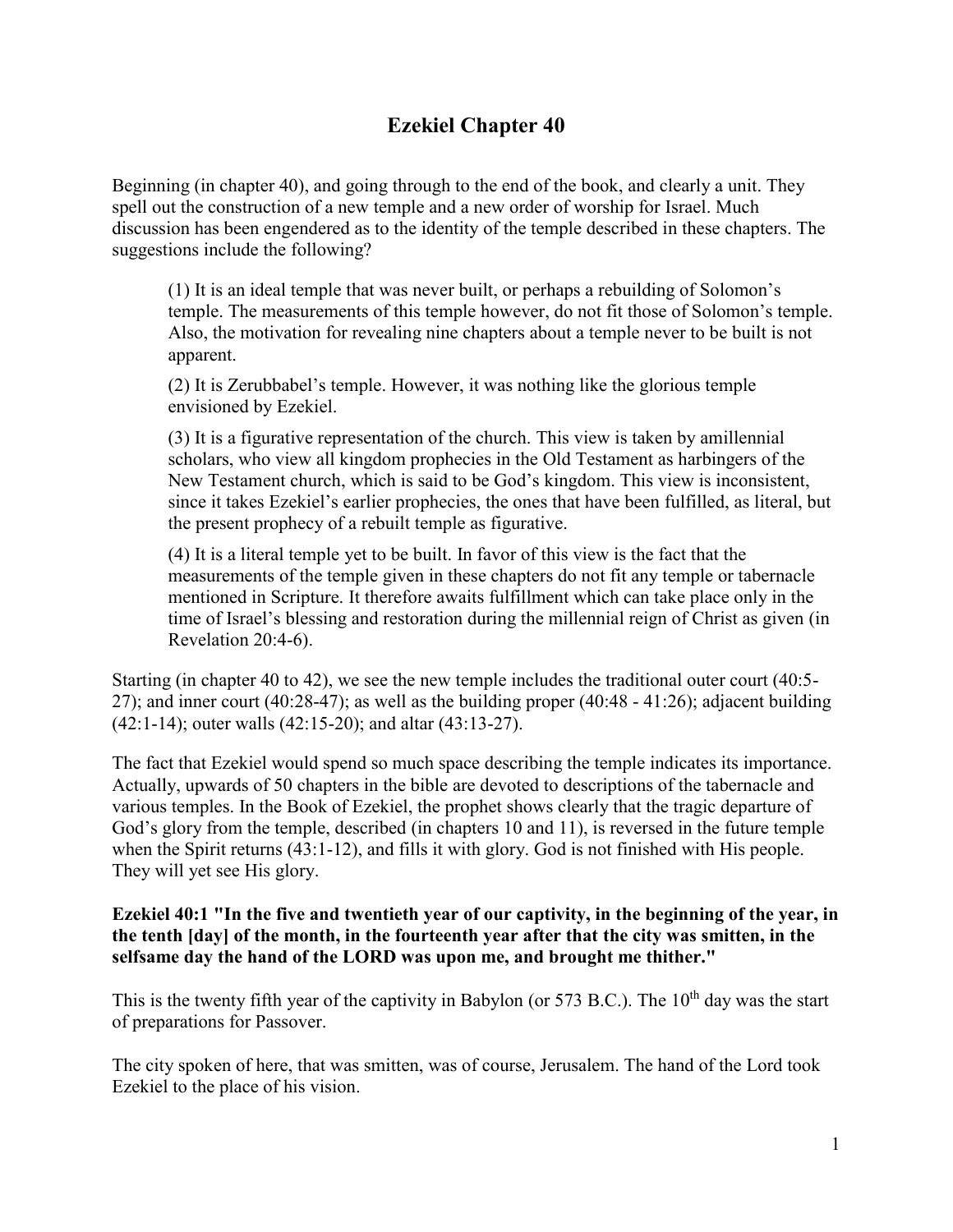#### **Ezekiel 40:2 "In the visions of God brought he me into the land of Israel, and set me upon a very high mountain, by which [was] as the frame of a city on the south."**

We must remember that Ezekiel had been in Babylon. This vision is in Jerusalem, or nearby. The mountain, spoken of, is speaking, possibly, of one of the mountains in the Jerusalem area and could be Mt. Zion which is approximately 3280 feet tall.

This area is about 2000 feet above the Mediterranean Sea. It is even higher than that, above the Dead Sea, which is the lowest place on earth. The frame of the city seemed to be south of where Ezekiel was looking.

## **Ezekiel 40:3 "And he brought me thither, and, behold, [there was] a man, whose appearance [was] like the appearance of brass, with a line of flax in his hand, and a measuring reed; and he stood in the gate."**

An angel conducted a tour of all the details shown to the prophet, appearing in the form of a man appearing like bright, gleaming bronze.

He could be understood as the Angel of the Lord since he is called "Lord" as you will see when we come to  $(44:2)$ .

His "line of flax" was for larger measurements, the "rod" for shorter ones. (Rev. 11:1; 21:5). God measured what belongs to Him.

## **Ezekiel 40:4 "And the man said unto me, Son of man, behold with thine eyes, and hear with thine ears, and set thine heart upon all that I shall show thee; for to the intent that I might show [them] unto thee [art] thou brought hither: declare all that thou seest to the house of Israel."**

Whoever this figure of a man is (possibly Jesus), is warning Ezekiel to not see with his eyes and not see, or hear with his ears and not hear. He is warned to not only look at these things, but look carefully and retain what he sees. He is also, cautioning Ezekiel to hear every Word correctly, and retain every Word he hears. Ezekiel is to carry this message to those Israelites in captivity. The message is really for Israel.

## **Ezekiel 40:5 "And behold a wall on the outside of the house round about, and in the man's hand a measuring reed of six cubits [long] by the cubit and a handbreadth: so he measured the breadth of the building, one reed; and the height, one reed."**

We are now, looking at the wall on the outside of the house which in reality is the temple. This outer wall is later described as a separation of the holy areas.

This could not be the heavenly temple since Ezekiel was taken to Israel to see it (verse 2). It could not be Zerubbabel's temple since the glory of God was not present then. It could not be the eternal temple since the Lord and the Lamb are its temple. Therefore, it must be the earthly millennial temple built with all of the exquisite details that are yet to be outlined.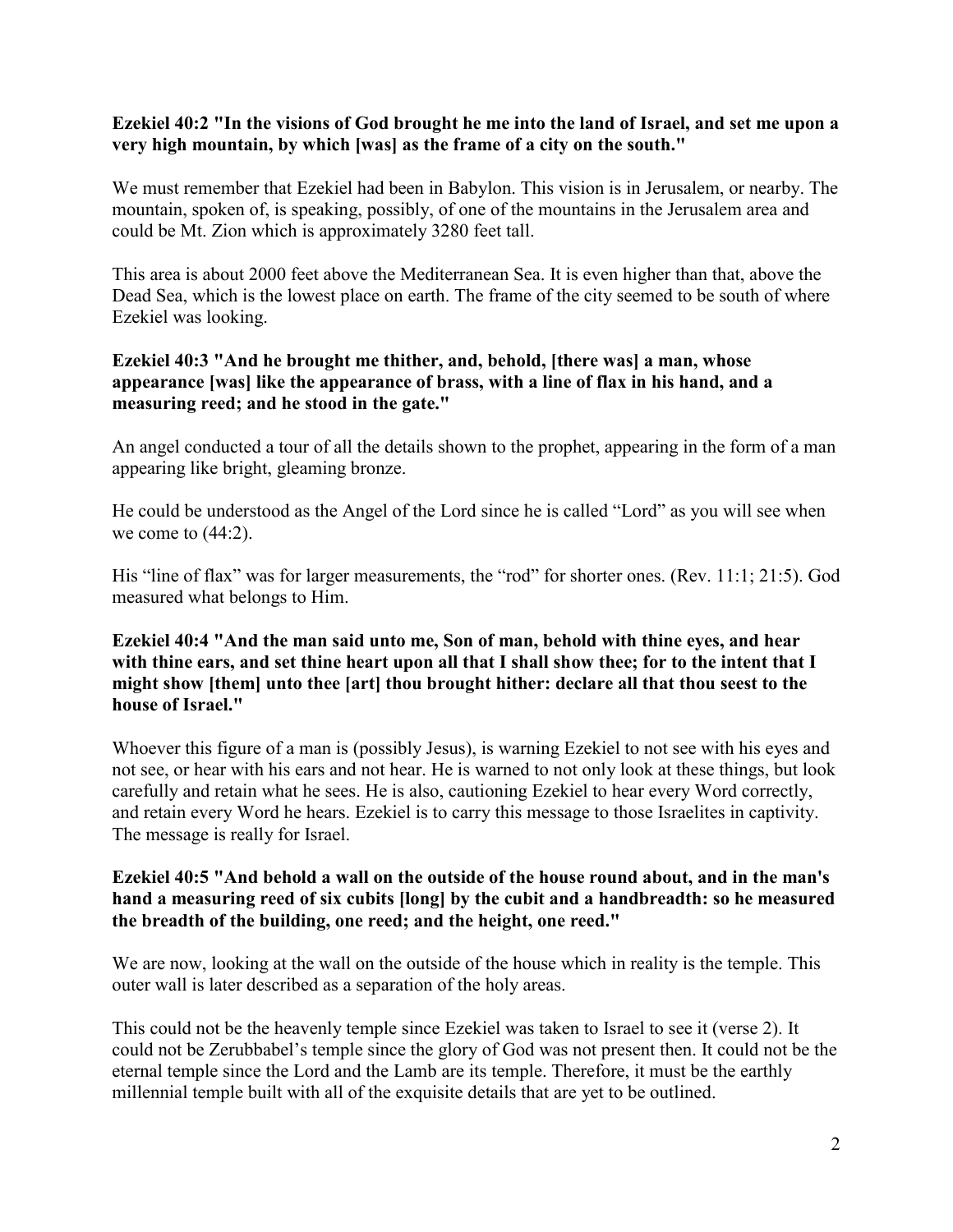Measuring reed of six cubits long … a handbreadth: The rod extended 6 royal cubits of 21 inches for a total of 10.5 feet, each cubit being made up of a standard width of 18 inches and a handbreadth of 3 inches.

**Ezekiel 40:6-7 "Then came he unto the gate which looketh toward the east, and went up the stairs thereof, and measured the threshold of the gate, [which was] one reed broad; and the other threshold [of the gate, which was] one reed broad." "And [every] little chamber [was] one reed long, and one reed broad; and between the little chambers [were] five cubits; and the threshold of the gate by the porch of the gate within [was] one reed."**

The buildings of the East gate are first because this will be in the direct line of approach to the temple. Each opening was 10.5 feet across. Chambers (rooms), in the wall are 10.5 x 10.5 feet. Precise measurements describe a literal temple, not a symbolic one.

# **Ezekiel 40:8 "He measured also the porch of the gate within, one reed."**

The inside porch was 10.5 feet.

# **Ezekiel 40:9 "Then measured he the porch of the gate, eight cubits; and the posts thereof, two cubits; and the porch of the gate [was] inward."**

The porch was 8 cubits or 12 feet. The porch then was, 9 or 10 feet wide and 12 feet long. We know that there were at least two posts, because it is plural. Each of them were 3 ft. We do not know, whether these posts are round or square.

# **Ezekiel 40:10 "And the little chambers of the gate eastward [were] three on this side, and three on that side; they three [were] of one measure: and the posts had one measure on this side and on that side."**

The chambers described here are accommodations for the ministering priest and temple officers who care for the temple.

# **Ezekiel 40:11 "And he measured the breadth of the entry of the gate, ten cubits; [and] the length of the gate, thirteen cubits."**

This entry is 15 feet wide, and the length was 19 1/2 feet.

**Ezekiel 40:12 "The space also before the little chambers [was] one cubit [on this side], and the space [was] one cubit on that side: and the little chambers [were] six cubits on this side, and six cubits on that side."**

These areas in front of the chambers were1.5 feet on each side and the little chambers were 9 ft. by 9 ft.

**Ezekiel 40:13 "He measured then the gate from the roof of [one] little chamber to the roof of another: the breadth [was] five and twenty cubits, door against door."**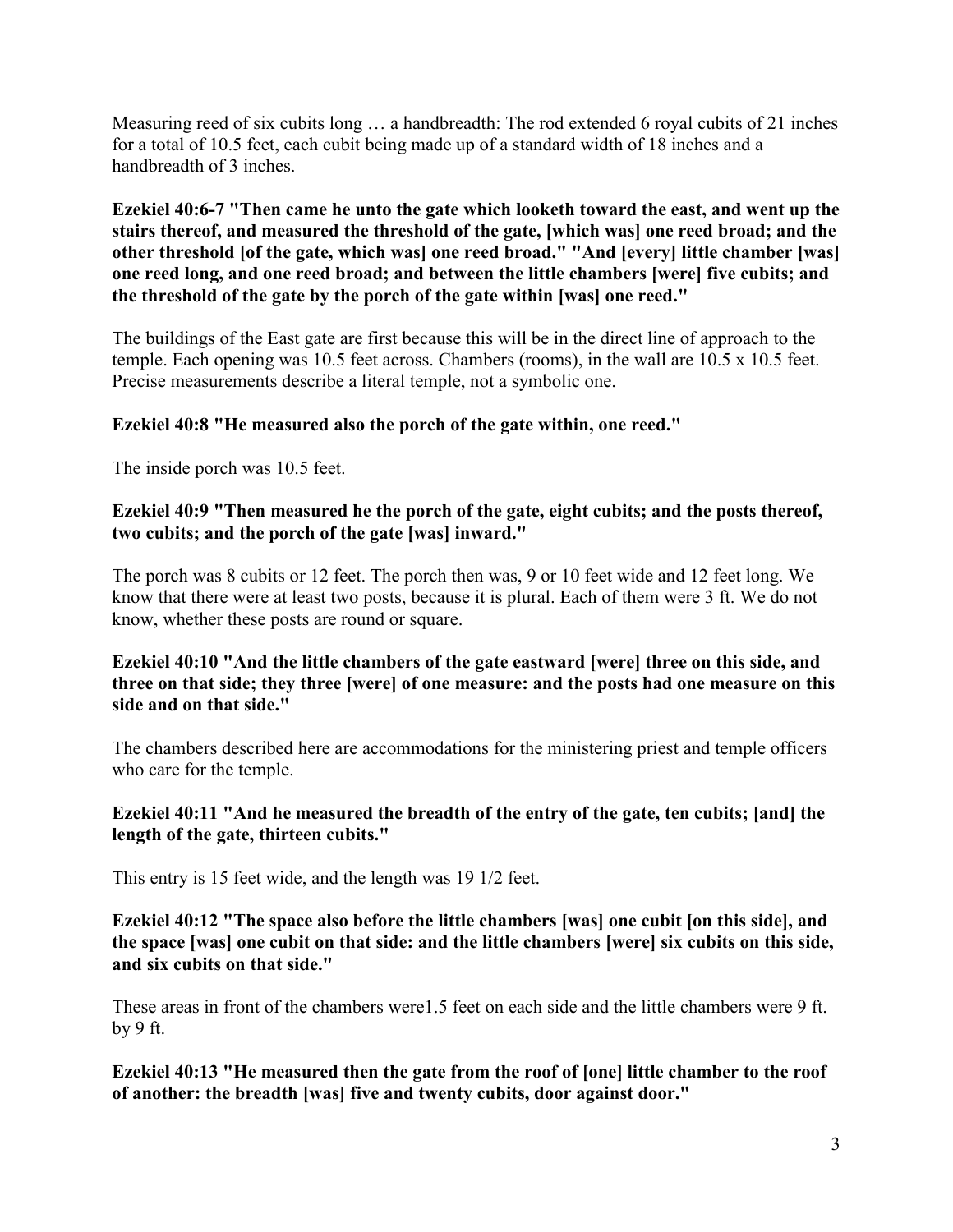This gate area from door to door was 37 1/2 feet long.

#### **Ezekiel 40:14 "He made also posts of threescore cubits, even unto the post of the court round about the gate."**

These posts would have been 90 feet long.

## **Ezekiel 40:15 "And from the face of the gate of the entrance unto the face of the porch of the inner gate [were] fifty cubits."**

This area is speaking of being 75 feet across.

# **Ezekiel 40:16 "And [there were] narrow windows to the little chambers, and to their posts within the gate round about, and likewise to the arches: and windows [were] round about inward: and upon [each] post [were] palm trees."**

Since they had no glass, there are lattices. On each post … palm trees: These depict God's desire for fruit in Israel. Palms are symbols of beauty, salvation and triumph. Palms are on the inner court's gateposts as well (verse 31).

Verses 17-37: Show a further blueprint for the temple areas, with more precise measurements. The numbers 5, 25, 50 and 100 are frequently used. The sanctuary formed a square of some 500 cubits.

## **Ezekiel 40:17 "Then brought he me into the outward court, and, lo, [there were] chambers, and a pavement made for the court round about: thirty chambers [were] upon the pavement."**

These 30 chambers were in another area in the outer court, not close to the other 6, which were in the inner court. This court is farthest out from the temple proper and enclosed by the outer walls.

# **Ezekiel 40:18 "And the pavement by the side of the gates over against the length of the gates [was] the lower pavement."**

The pavement seemed to go to these thirty rooms. Possibly on the outside and would have been on the floor level.

# **Ezekiel 40:19 "Then he measured the breadth from the forefront of the lower gate unto the forefront of the inner court without, a hundred cubits eastward and northward."**

This area was 150 feet each direction.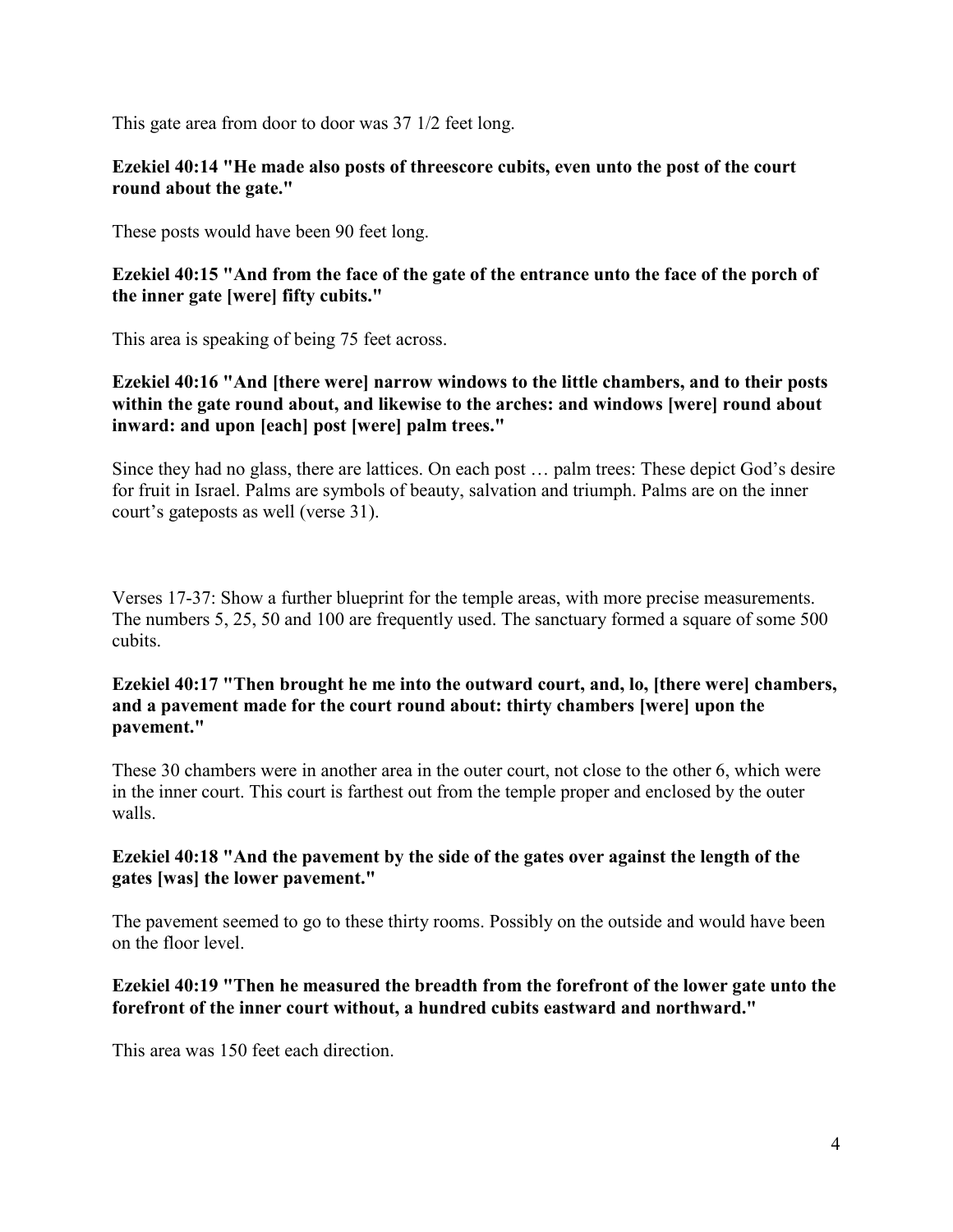**Ezekiel 40:20-21 "And the gate of the outward court that looked toward the north, he measured the length thereof, and the breadth thereof." "And the little chambers thereof [were] three on this side and three on that side; and the posts thereof and the arches thereof were after the measure of the first gate: the length thereof [was] fifty cubits, and the breadth five and twenty cubits."**

This area was 75 feet long and 37 1/2 feet wide. Each of the 6 chambers were the size of a small bedroom.

# **Ezekiel 40:22 "And their windows, and their arches, and their palm trees, [were] after the measure of the gate that looketh toward the east; and they went up unto it by seven steps; and the arches thereof [were] before them."**

These palm trees were, probably, speaking of the posts engraved with palm trees. The entrance was an archway. This area was elevated up from the floor 7 steps.

# **Ezekiel 40:23 "And the gate of the inner court [was] over against the gate toward the north, and toward the east; and he measured from gate to gate a hundred cubits."**

The outside dimension of this inner court is 150 feet square.

# **Ezekiel 40:24 "After that he brought me toward the south, and behold a gate toward the south: and he measured the posts thereof and the arches thereof according to these measures."**

It seems as if these measurements are for areas inside the big area of the inner court. This south gate is specifically mentioned, here.

# **Ezekiel 40:25 "And [there were] windows in it and in the arches thereof round about, like those windows: the length [was] fifty cubits, and the breadth five and twenty cubits."**

This was the inside of the bigger area, which was 150 feet square. This area is 75 feet square by 37 1/2 feet. The 150 feet square is speaking of the inner court. This other measurement is like an inner court within the inner court.

## **Ezekiel 40:26 "And [there were] seven steps to go up to it, and the arches thereof [were] before them: and it had palm trees, one on this side, and another on that side, upon the posts thereof."**

This is speaking of another floor, seven steps above the one previously mentioned. The decorations were the same as before.

# **Ezekiel 40:27 "And [there was] a gate in the inner court toward the south: and he measured from gate to gate toward the south a hundred cubits."**

Each of these gates are part of that 150 foot by 150 foot enclosure.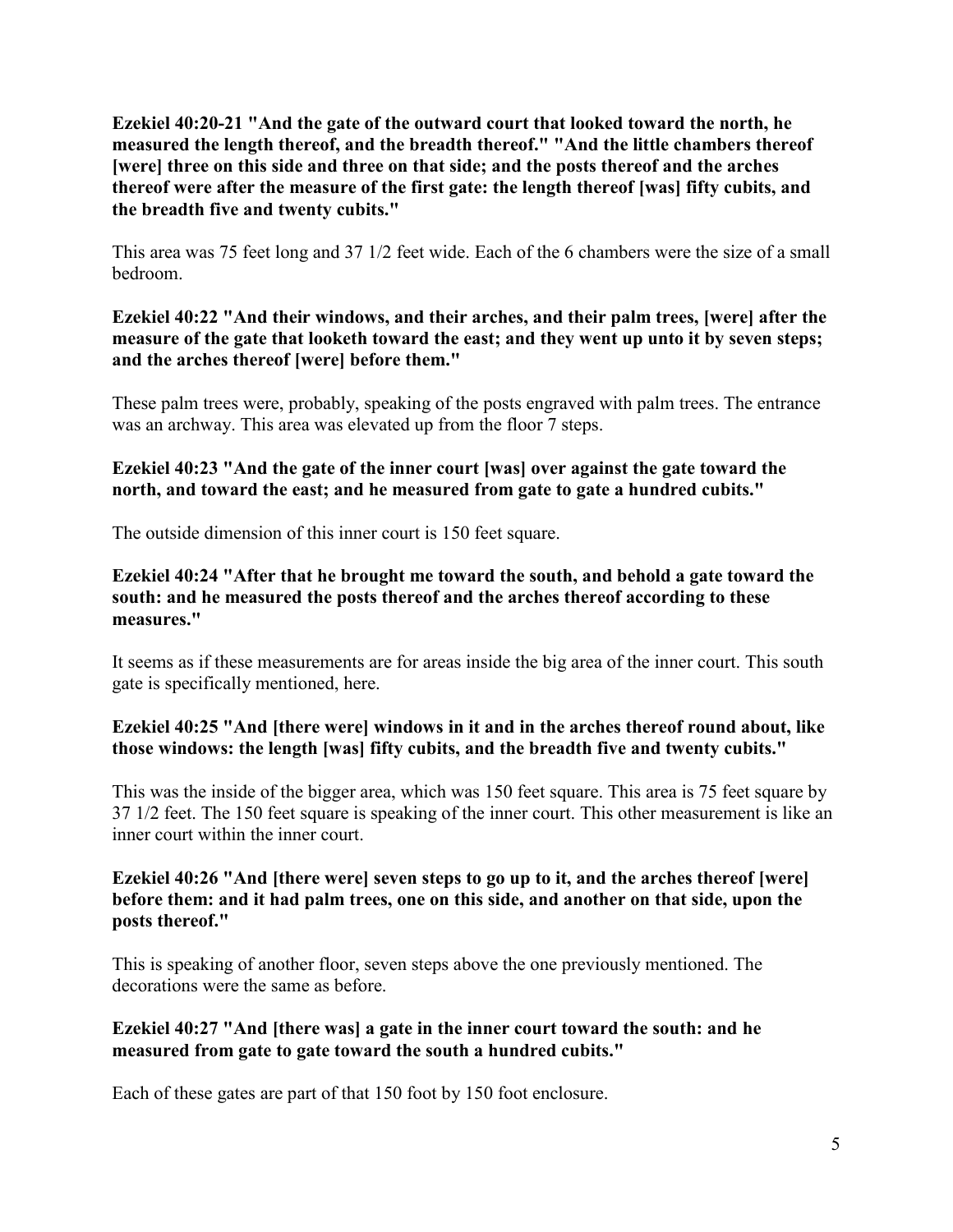## **Ezekiel 40:28 "And he brought me to the inner court by the south gate: and he measured the south gate according to these measures;"**

All of the outside walls were the same 150 feet long.

# **Ezekiel 40:29 "And the little chambers thereof, and the posts thereof, and the arches thereof, according to these measures: and [there were] windows in it and in the arches thereof round about: [it was] fifty cubits long, and five and twenty cubits broad."**

The chamber area took up an area of 75 feet by 37 1/2 feet. The windows were in the little apartments. Each had an archway.

#### **Ezekiel 40:30 "And the arches round about [were] five and twenty cubits long, and five cubits broad."**

The arches took up 37 1/2 feet in length and were 7 1/2 feet wide.

#### **Ezekiel 40:31 "And the arches thereof [were] toward the outer court; and palm trees [were] upon the posts thereof: and the going up to it [had] eight steps."**

This floor is a little higher than the outer court, and took 8 steps to reach. The decorations were on all of the posts. The entrance was from the outer court.

# **Ezekiel 40:32 "And he brought me into the inner court toward the east: and he measured the gate according to these measures."**

He is going from gate to gate on each level. Always, the east gate is looking to the east, as most of our churches do. This gate is facing the early morning light.

# **Ezekiel 40:33 "And the little chambers thereof, and the posts thereof, and the arches thereof, [were] according to these measures: and [there were] windows therein and in the arches thereof round about: [it was] fifty cubits long, and five and twenty cubits broad."**

On this floor, as well, the chambers, the posts, and arches took up 75 feet by 37 1/2 feet. Each chamber had a window.

#### **Ezekiel 40:34 "And the arches thereof [were] toward the outward court; and palm trees [were] upon the posts thereof, on this side, and on that side: and the going up to it [had] eight steps."**

This is still at the east gate of the inner court. The doors opened outward.

#### **Ezekiel 40:35 "And he brought me to the north gate, and measured [it] according to these measures;"**

Each time they go to a new level, they go to the east, and to the north gate.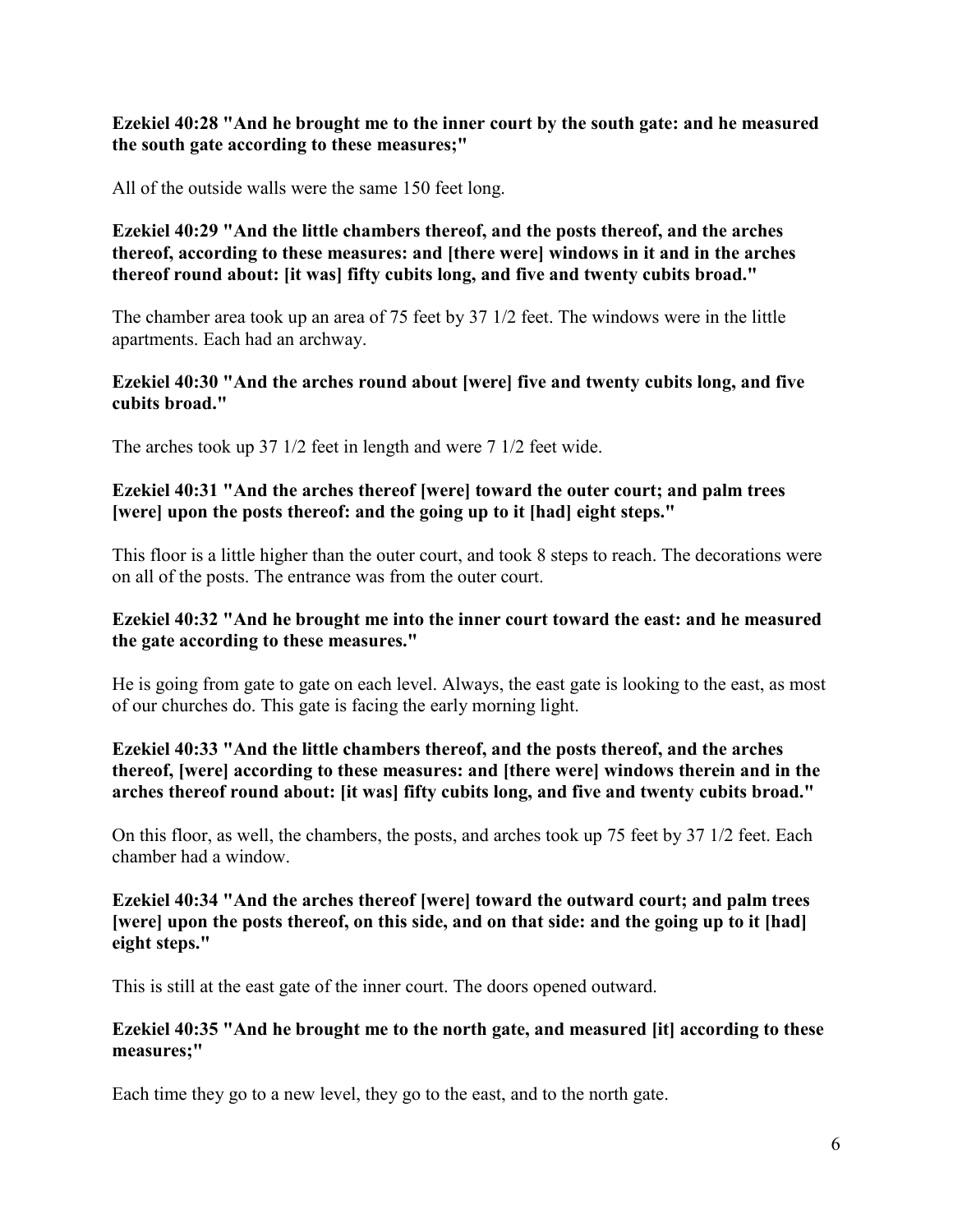# **Ezekiel 40:36 "The little chambers thereof, the posts thereof, and the arches thereof, and the windows to it round about: the length [was] fifty cubits, and the breadth five and twenty cubits."**

This again, is speaking of the chambers, and the posts, and the arches taking up an area, 75 feet by 37 1/2 feet. As we said, it is the same at each gate.

# **Ezekiel 40:37 "And the posts thereof [were] toward the outer court; and palm trees [were] upon the posts thereof, on this side, and on that side: and the going up to it [had] eight steps."**

The eight steps just tell us that this is on the same level, as the eastern gate (of verse 32).

Verses 38 to 47: Describes "chambers' for the priests, and raises the question of sacrifices in the millennial kingdom. They will exist as (verses 39-43 indicate), but will be no more efficacious then than they were in Old Testament times. No sacrifice before or after Christ saves. They only point to Him as the one true Lamb who takes away sin.

The Lord's Supper is a memorial that looks back to Calvary and in no way diminishes the cross. Israel rejected their Messiah, but when they have received Him and are in His kingdom, they will have a memorial of sacrifices that point to Him. They will have missed the memorial of the Lord's Supper, but will then have their own memorial sacrifices for 1,000 years.

# **Ezekiel 40:38 "And the chambers and the entries thereof [were] by the posts of the gates, where they washed the burnt offering."**

These chambers, where the priests stayed, were near the place of the offering of the burnt offering. Each offering must be washed, before it was acceptable for sacrifice. This symbolically means that what we offer to God must be clean.

# **Ezekiel 40:39 "And in the porch of the gate [were] two tables on this side, and two tables on that side, to slay thereon the burnt offering and the sin offering and the trespass offering."**

These four tables were just outside on the porch, where the animals were slain. Until the time of Jesus' sacrifice, sacrifice would go on in the temple. All of these sacrifices symbolized something that Jesus fulfilled for us on the cross. The burnt offering symbolizes the giving of all to God. Perhaps, the resuming of the sacrifice in the temple, is telling us that our salvation must continue, and not stop after we are saved.

We must not stop living for God, but continue on in the salvation He provided for us. It does not mean that there is another sacrifice for the Christian. We are just to continue in our walk with God, after we have begun. Jesus gave His body on the cross to abolish sin for the Christian. We must however, remember His great sacrifice, and continue in the salvation we receive.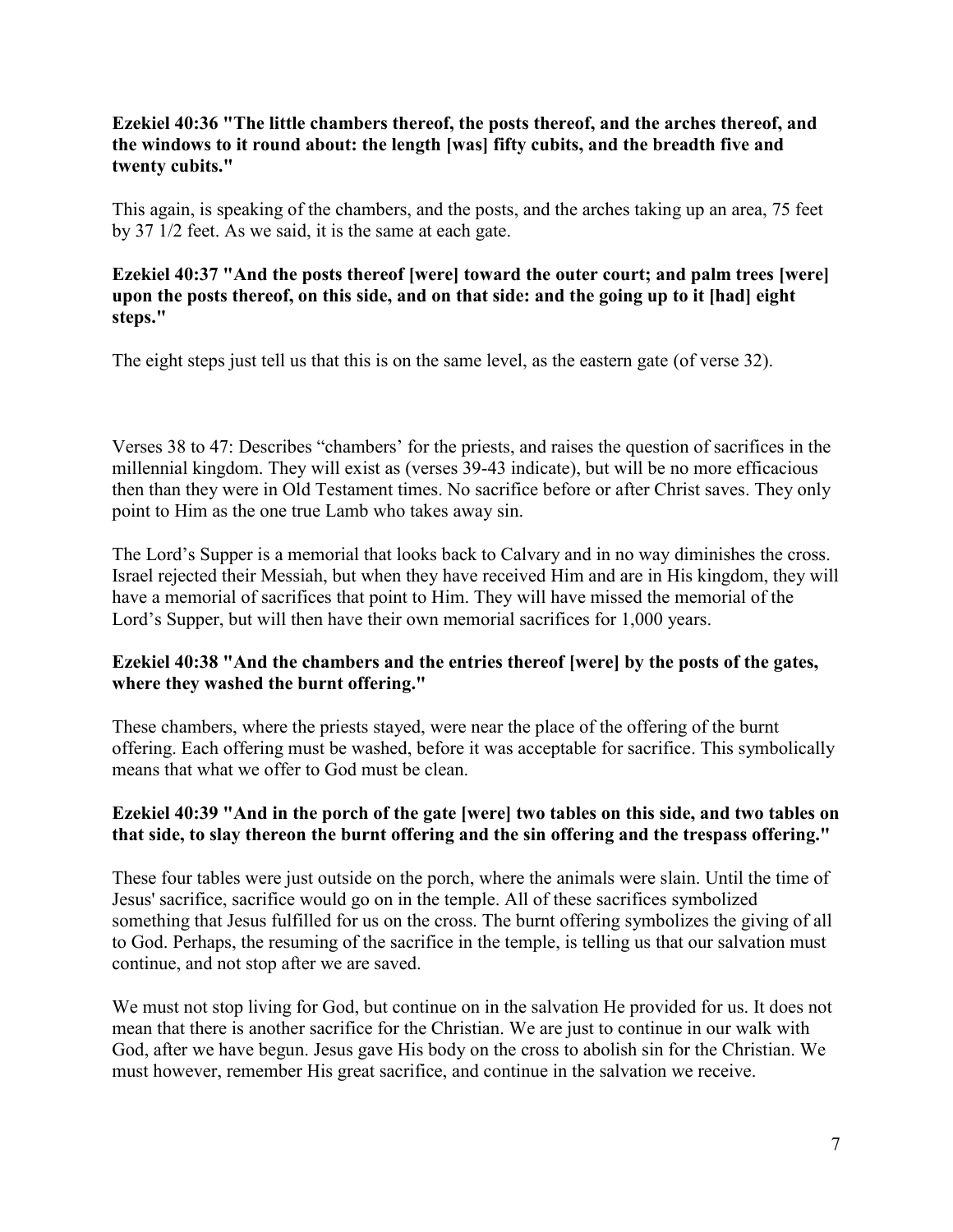#### **Ezekiel 40:40 "And at the side without, as one goeth up to the entry of the north gate, [were] two tables; and on the other side, which [was] at the porch of the gate, [were] two tables."**

This is just saying, there were 4 tables at this location as well.

# **Ezekiel 40:41 "Four tables [were] on this side, and four tables on that side, by the side of the gate; eight tables, whereupon they slew [their sacrifices]."**

Four tables are on either side of the inner court's North gate, used for commemorating the death of Christ by slaying burnt, sin, and trespass offerings.

# **Ezekiel 40:42 And the four tables [were] of hewn stone for the burnt offering, of a cubit and a half long, and a cubit and a half broad, and one cubit high: whereupon also they laid the instruments wherewith they slew the burnt offering and the sacrifice.**

These were made, not of wood, but stone. Each table was 2 1/4 feet long and 2 1/4 feet wide. They were 1 1/2 feet high. These were like chop blocks. The instruments were laid on the table also.

## **Ezekiel 40:43 "And within [were] hooks, a hand broad, fastened round about: and upon the tables [was] the flesh of the offering."**

Hooks means a two pronged hook for flaying animals on. It also means a stall. A stall just about 3.648 inches wide would not be wide enough to put an animal in. I believe this is speaking of a hook attached to the wall to hang them on. The hand broad is speaking of 3.648 inches. Hand breadth is the width of the palm of the hand. It would have to be big like this to be strong enough to hold a heavy animal.

## **Ezekiel 40:44 "And without the inner gate [were] the chambers of the singers in the inner court, which [was] at the side of the north gate; and their prospect [was] toward the south: one at the side of the east gate [having] the prospect toward the north."**

Provision is made for the praises of the redeemed in music.

It appears that the singers had chambers. They were located near the inner gate. They were at the side of the north gate. They looked south. The song leader was near the east gate looking north.

# **Ezekiel 40:45 "And he said unto me, This chamber, whose prospect [is] toward the south, [is] for the priests, the keepers of the charge of the house."**

This seems they were in charge of seeing that the tasks were properly done.

**Ezekiel 40:46 "And the chamber whose prospect [is] toward the north [is] for the priests, the keepers of the charge of the altar: these [are] the sons of Zadok among the sons of Levi, which come near to the LORD to minister unto him."**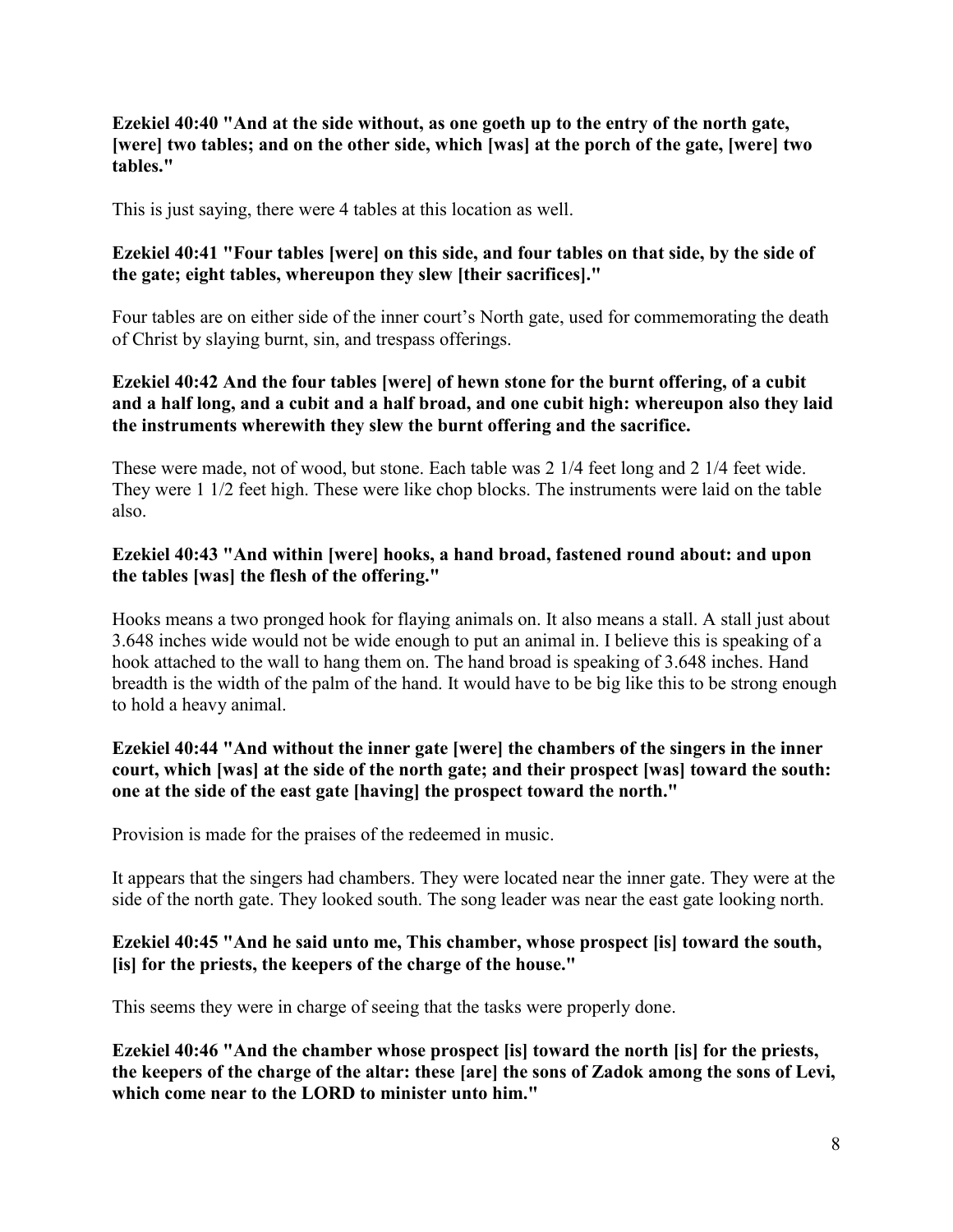"Sons of Zadok": Proper names tie the vision to historical reality, calling for literal interpretation. This Levitical family descended from Levi, Aaron, Eleazar and Phinehas. In accord with God's covenant with Phinehas, and because of Eli's unfaithfulness and Zadok's faithfulness to David and Solomon, Zadok's sons serve as priests in the millennial temple.

# **Ezekiel 40:47 "So he measured the court, a hundred cubits long, and a hundred cubits broad, foursquare; and the altar [that was] before the house."**

This court is 150 feet square. The altar was just a part of this area and where offerings occur.

# **Ezekiel 40:48 "And he brought me to the porch of the house, and measured [each] post of the porch, five cubits on this side, and five cubits on that side: and the breadth of the gate [was] three cubits on this side, and three cubits on that side."**

The posts of the porch were 7 1/2 feet wide each. The entrance was like two doors of 4 1/2 feet wide each.

Porch refers to the temple porch and is similar to that of Solomon's temple.

# **Ezekiel 40:49 "The length of the porch [was] twenty cubits, and the breadth eleven cubits; and [he brought me] by the steps whereby they went up to it: and [there were] pillars by the posts, one on this side, and another on that side."**

The porch was 30 feet in length by 16 1/2 feet wide. There was a pillar on each side of the entrance.

# **Ezekiel Chapter 40 Questions**

- 1. What year did this vision come to Ezekiel?
- 2. How did Ezekiel go to the place of his vision?
- 3. Where did God take Ezekiel to, for the vision?
- 4. The altitude of the mountains were about feet above sea level.
- 5. "Brass" symbolizes what?
- 6. Many times, the description of the glorified Christ includes feet of  $\blacksquare$ .
- 7. What was the reed like?
- 8. What does God say to Ezekiel in verse 4?
- 9. Who is this message sent to?